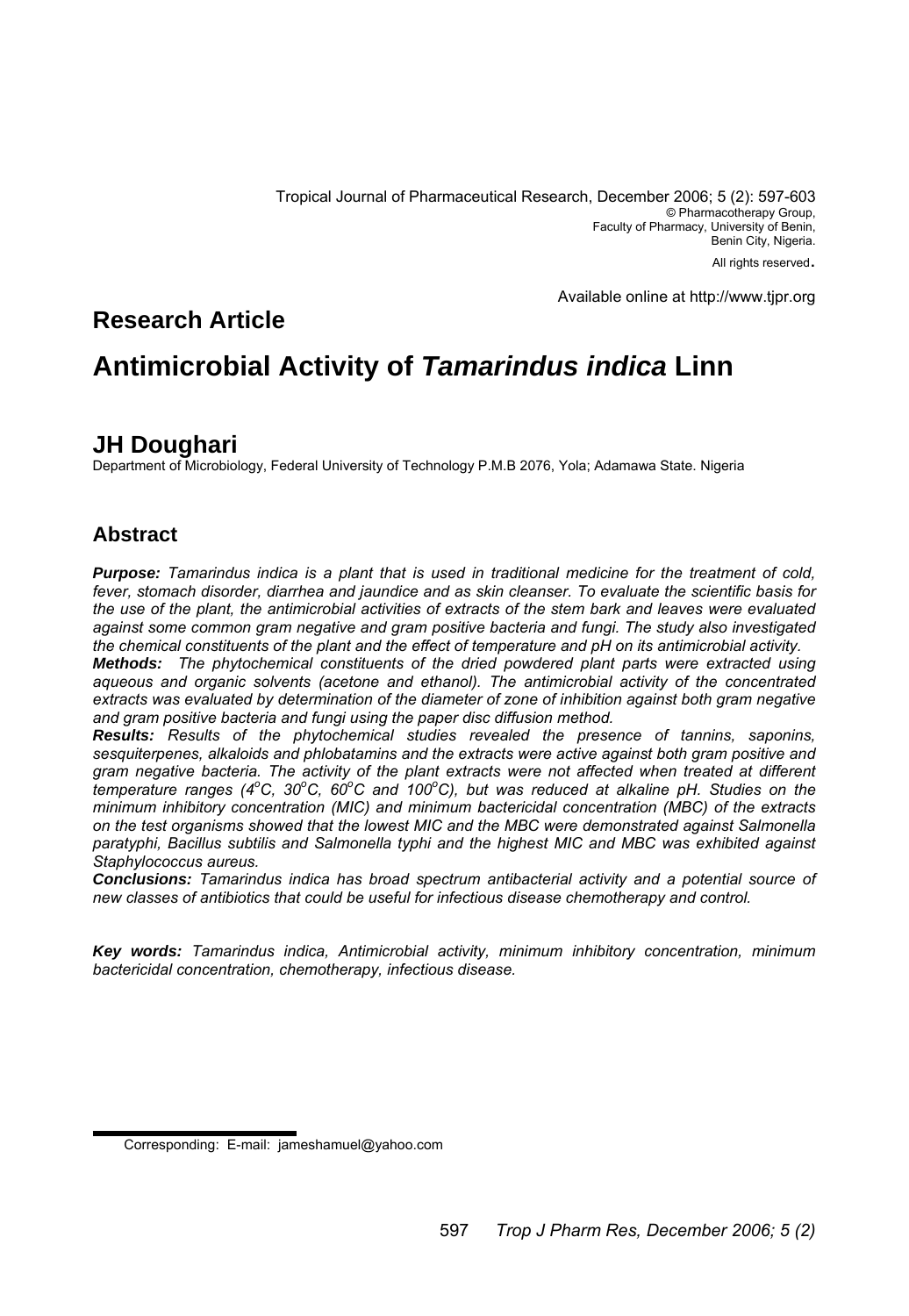# **INTRODUCTION**

Plants remain the most common source of antimicrobial agents. Their usage as traditional health remedies is the most popular for 80% of world population in Asia, Latin America and Africa and is reported to have minimal side effects<sup> $1,2$ </sup>. In recent years, pharmaceutical companies have spent a lot of time and money in developing natural products extracted from plants, to produce more cost effective remedies that are affordable to the population. The rising incidence in multidrug resistance amongst pathogenic microbes has further necessitated the need to search for newer antibiotic sources. *Tamarindus indica* Linn. (commonly called Tamarind), family Fabaceae, subfamily *caesalpiniaceae* is a tropical evergreen tree native to fertile areas throughout Africa and Southern Asia. It is widely cultivated as an ornamental tree and for its acidic fruits used in making drinks and a popular component of many decoctions used as health remedies. In Northern Nigeria, the fresh stem bark and fresh leaves are used as decoction mixed with potash for the treatment of stomach disorder, general body pain, jaundice, yellow fever and as blood tonic and skin cleanser. Because of its wide usage and availability, this study was set out to investigate the antimicrobial activity of the plant and to determine the effect of temperature and pH on the efficacy of the plant as an antimicrobial agent.

# **MATERIALS AND METHODS**

Plant materials were collected from the wild in Yola North local government area of Adamawa state, Nigeria and were identified and authenticated at the Biological Sciences Department, Federal University of Technology, Yola. Adamawa State, Nigeria.

# **Preparation of Extracts**

This was carried out as earlier described with slight modifications<sup>3</sup>. The freshly collected stem bark and fresh mature leaves were chopped into pieces and shade dried at room temperature  $(32-35^{\circ}C)$  to constant weight for 5 days. 50g of each of the plant parts were coarsely powdered using a mortar and pestle and were further

reduced to powder using an electric blender. The powder was transferred into closed containers. Each of the powdered air-dried plant material was extracted with water, acetone and ethanol. 25g of each powdered sample was mixed in a conical flask with 100ml of deionised distilled water or organic solvent, plugged, then shaken at 120 rpm for 30 minutes and kept for 24 h. After 24 h, each of the extracts was filtered rapidly through four layers of gauge and then by a more delicate filtration through Whatman no1 filter paper. The resulting filtrates were then concentrated in a rotary evaporator and subsequently lyophilized to dryness. The yield of powder was 51% from water extracts, 32% from acetone and 17% from ethanol extracts for the stem bark while the respective values of 49%, 32% and 19% (w/w) were obtained for the leaves.

# **Test Organisms**

Bacteria and fungal isolates used for this work. They included *Escherichia coli, Proteus mirabilis, Pseudomonas aerugenosa, Salmonella typhi, Salmonella paratyphi, Shigella flexnerri* for gram negative bacteria and *Staphylococcus aureus, Bacillus subtilis* and *Streptococcus pyogenes* for gram positive bacteria, all clinical isolates obtained from the Microbiology Laboratory of the Specialist Hospital Yola, Adamawa State, Nigeria. Fungal isolates used included *Aspergillus flavus, A. fumigatus, A. niger* and the yeast *Candida albicans* and were laboratory isolates obtained from the Microbiology Laboratory of Federal University of Technology Yola, Adamawa State, Nigeria*.* All the bacterial strains were suspended in nutrient broth and incubated at  $37^{\circ}$ C for 48 h. Nutrient agar (NA) and Potato dextrose agar (PDA) were used for testing the antibacterial and antifungal activity respectively.

# **Phytochemical analysis**

The freshly prepared extracts were subjected to standard phytochemical analyses to test for the presence of the phytoconstituents tannins, saponins, sesquiterpenes, alkaloids and phlobatamins<sup>4</sup>.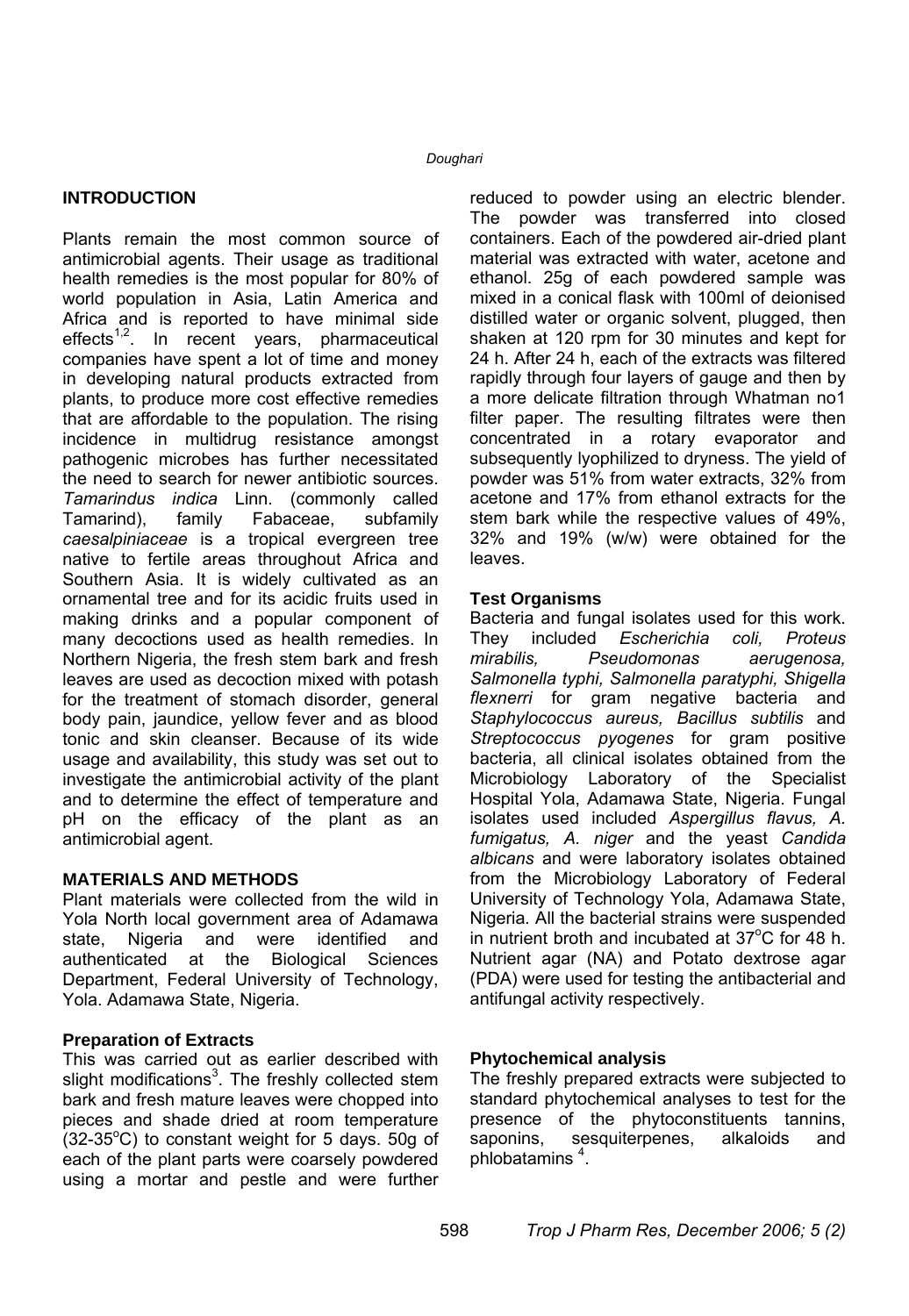# **Determination of antimicrobial activity**

Antimicrobial activity of the aqueous and organic extracts of the plant sample was evaluated by the paper disc diffusion method<sup>4</sup>. . For determination of antibacterial activity, bacterial cultures were adjusted to 0.5 McFarland turbidity standard and inoculated onto Nutrient agar (oxoid) plates (diameter: 15cm). For the determination of antimycotic activity, all the fungal isolates and *Candida albicans* were first adjusted to the concentration of  $10^6$  cfu/ml. Cultures of *Candida albicans* were suspended in sterile solution of 0.9% normal saline and the spores of the other filamentous fungi were suspended in Tanquay buffer and all the cultures were inoculated onto Sabroud Dextrose Agar plates. Sterile filter paper discs (diameter 6mm for bacteria and 13mm for fungi) impregnated with 100µl of extract dilutions reconstituted in minimum amount of solvent at concentrations of 50 and 100mg/ml were applied over each of the culture plates previously seeded with the 0.5 McFarland and  $10^6$  cfu/ml cultures of bacteria and fungi respectively. Bacterial cultures and those of *Candida albicans*  were then incubated at  $37^{\circ}$ C for 18 h while the other fungal cultures were incubated at room temperature  $(30 - 32^{\circ}C)$  for 48 h. Paper discs impregnated with 20µl of a solution of 10mg/ml of ciprofloxacin and cotrimoxazole (for bacteria) and nystatin and amphoteracin B (for fungi) as standard antimicrobials were used for comparison. Antimicrobial activity was determined by measurement of zone of inhibition around each paper disc. For each extract three replicate trials were conducted against each organism.

# **Determination of MIC and MBC**

The minimum inhibitory concentration (MIC) of the exrtracts was estimated for each of the test organisms in triplicates. To 0.5ml of varying concentrations of the extracts (20.0, 18.0, 15.0, 10.0, 8.0, 5.0, 1.0 0.5, 0.05 and 0.005mg/ml), 2ml of nutrient broth was added and then a loopful of the test organism previously diluted to 0.5 McFarland turbidity standard for (bacterial isolates) and 10 $^6$  cfu/ml (for fungal isolates) was introduced to the tubes. The procedure was

repeated on the test organisms using the standard antibiotics (ciprofloxacin and cotrimoxazole for bacteria and nystatin and amphoteracin B for fungal isolates). A tube containing nutrient broth only was seeded with the test organisms as described above to serve as control. Tubes containing bacterial cultures were then incubated at  $37^{\circ}$ C for 24 h while tubes containing fungal spore cultures were incubated for 48 h at room temperature  $(30 - 32^{\circ}C)$ . After incubation the tubes were then examined for microbial growth by observing for turbidity.

To determine the MBC, for each set of test tubes in the MIC determination, a loopful of broth was collected from those tubes which did not show any growth and inoculated on sterile nutrient agar (for bacteria) and saboraud dextrose agar (for fungi) by streaking. Nutrient agar and saboraud agar only were streaked with the test organisms respectively to serve as control. Plates inoculated with bacteria were then incubated at  $37^{\circ}$ C for 24 hours while those inoculated with fungi were incubated at room temperature (30  $-$  32 $^{\circ}$ C) for 48 h. After incubation the concentration at which no visible growth was seen was noted as the minimum bactericidal concentration.

# **Effect of Temperature and pH on antimicrobial activity of extracts**

 Five milliliters of 100mg/ml of acetone extracts were constituted in test tubes and treated at 4, 30, 60 and  $100^{\circ}$ C in a water bath for 30 minutes and tested for antimicrobial activity.

To determine the effect of pH, acetone extracts were treated at pH ranges of 2.5 to 10 using 1N HCl and 1N NaOH solutions respectively in series of test tubes for 30minutes. After 30 minutes of treatment, each of the treated extracts were neutralized (pH 7) using 1N HCl and 1N NaOH as the case may be, and then tested for antimicrobial activity.

# **RESULTS**

Phytochemical constituents present in the plant extract included tannins, saponins, sesquiterpenes, alkaloids, and phlobatamins. Results of the antimicrobial activity of the plant extracts are shown in Table 1. The result shows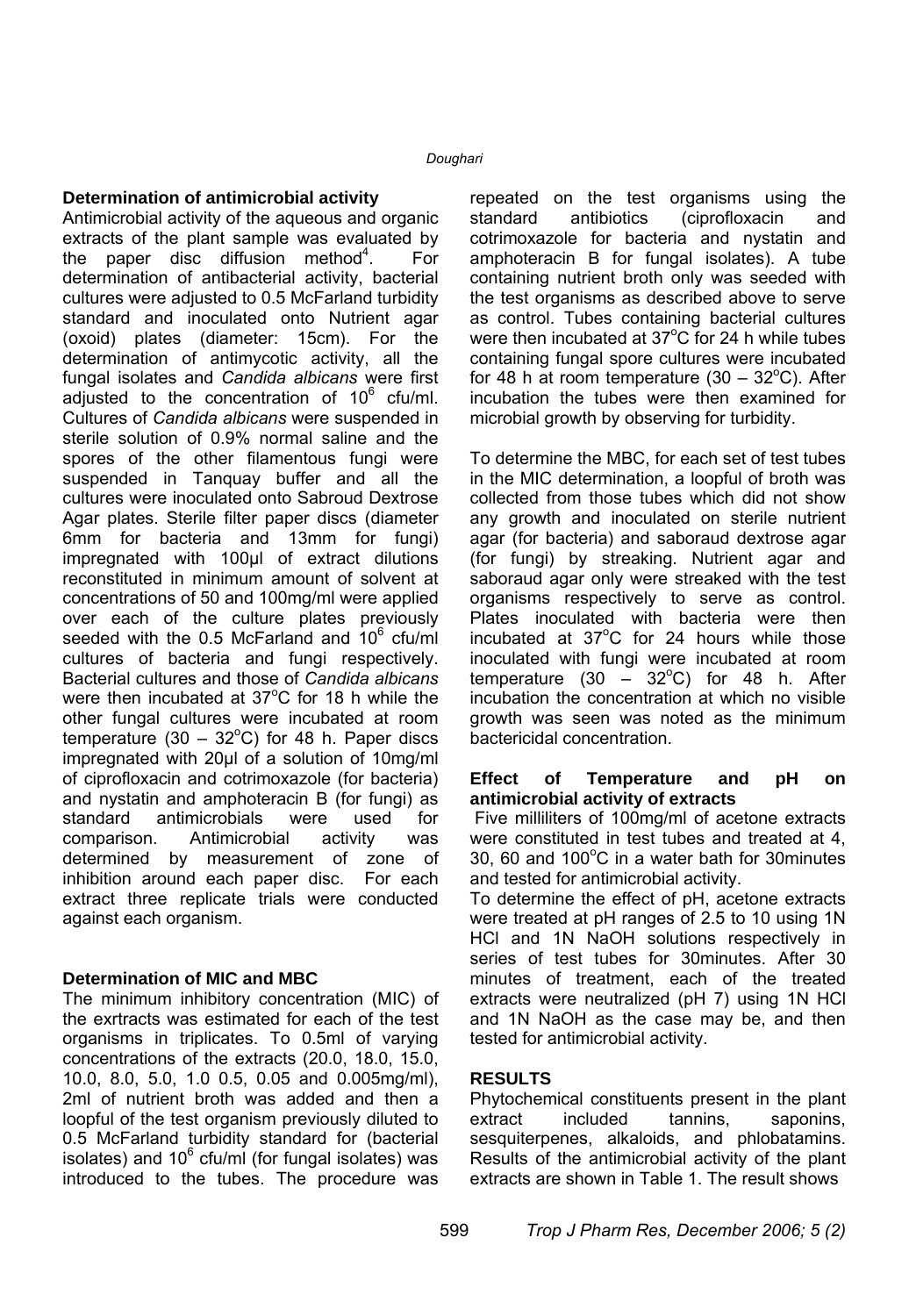#### *Doughari*

| S/No. | Organism                 | Zone of inhibition (mm)   |    |    |                |    |    |                    |    |                 |              |
|-------|--------------------------|---------------------------|----|----|----------------|----|----|--------------------|----|-----------------|--------------|
|       |                          | <b>Stem bark extracts</b> |    |    | Leave extracts |    |    | <b>Antibiotics</b> |    |                 |              |
|       |                          | WE                        | AE | EE | WE             | AE | EE |                    |    |                 | Cp Ct Am Nys |
| 1.    | Escherichia coli         | 23                        | 26 | 24 | 6              | 10 | 8  | 32                 |    | <b>18 NA NA</b> |              |
| 2.    | Proteus mirabilis        | 24                        | 27 | 24 | 4              |    | 5  | 30                 | 20 | NA NA           |              |
| 3.    | Pseudomonas aerugenosa   | 22                        | 24 | 23 | 4              | 8  | 6  | 29                 |    | 21 NA NA        |              |
| 4.    | Salmonella typhi         | 23                        | 25 | 24 | 4              | 10 | 8  | 29                 |    | <b>11 NA NA</b> |              |
| 5.    | Salmonella paratyphi     | 24                        | 25 | 20 | 6              | 11 | 9  | 30                 |    | 13 NA NA        |              |
| 6.    | Shigella flexnerri       | 18                        | 20 | 17 | 3              | 10 |    | 31                 |    | <b>14 NA NA</b> |              |
| 7.    | Staphylococcus aureus    | 23                        | 25 | 22 | 2              | 11 | 9  | 27                 |    | 5 NA NA         |              |
| 8.    | <b>Bacillus subtilis</b> | 25                        | 26 | 23 | 4              | 9  | 8  |                    |    | 35 25 NA NA     |              |
| 9.    | Streptococcus pyogenes   | 17                        | 22 | 21 | 7              | 13 | 10 | 32                 |    | 9 NA NA         |              |
| 10.   | Aspergillus flavus       |                           |    |    |                |    |    |                    |    | NA NA 29 32     |              |
| 11.   | A. fumigatus             | ¬-                        |    |    |                |    |    |                    |    | NA NA 26 28     |              |
| 12.   | A. niger                 |                           |    |    |                |    |    |                    |    | NA NA 25 30     |              |
| 13.   | Candida albicans         |                           |    |    |                |    |    |                    |    | NA NA 29 26     |              |

# **Table1. Results of antimicrobial activities of extracts of Tamarindus indica**

**Key:** *WE → water extract; AE → acetone extract; EE → ethanol extract; - → no measurable zone; Cp → ciprofloxacin; Ct → cotrimoxazole; Am → amphoteracin B; → Nys → Nystatin; NA → not applicable* 

# **Table2. Results of Minimum Inhibitory Concentration (MIC) and Minimum Bactericidal Concentration (MBC) of ethanolic extracts of Tamarindus indica**

| S/No. |                          | Organism<br>MIC (mg/ml) | Stem bark extracts<br>MBC mg/ml) MIC (mg/ml) | Leaf extracts<br>MBC mg/ml) |    |
|-------|--------------------------|-------------------------|----------------------------------------------|-----------------------------|----|
|       | Escherichia coli         | 15.5                    | 15                                           | 18                          | 18 |
| 2.    | Proteus mirabilis        | 15                      | 18                                           | 20                          | 20 |
| 3.    | Pseudomonas aerugenosa   | 14                      | 14                                           | 18                          | 20 |
| 4.    | Salmonella typhi         | 10                      | 10                                           | 15                          | 15 |
| 5.    | Salmonella paratyphi     | 8                       | 8                                            | 15                          | 15 |
| 6.    | Shigella flexnerri       | 8                       | 8                                            | 10                          | 10 |
| 7.    | Staphylococcus aureus    | 8                       | 20                                           | 20                          | 20 |
| 8.    | <b>Bacillus subtilis</b> | 8                       | 8                                            | 18                          | 18 |
| 9.    | Streptococcus pyogenes   | 10.5                    | 12.5                                         | 15                          | 15 |
| 10.   | Aspergillus flavus       |                         |                                              |                             |    |
| 11.   | A. fumigatus             |                         |                                              |                             |    |
| 12.   | A. niger                 |                         |                                              |                             |    |
| 13.   | Candida albicans         |                         |                                              |                             |    |

Key: - → *no measurable zone*

that the plant extracts were effective against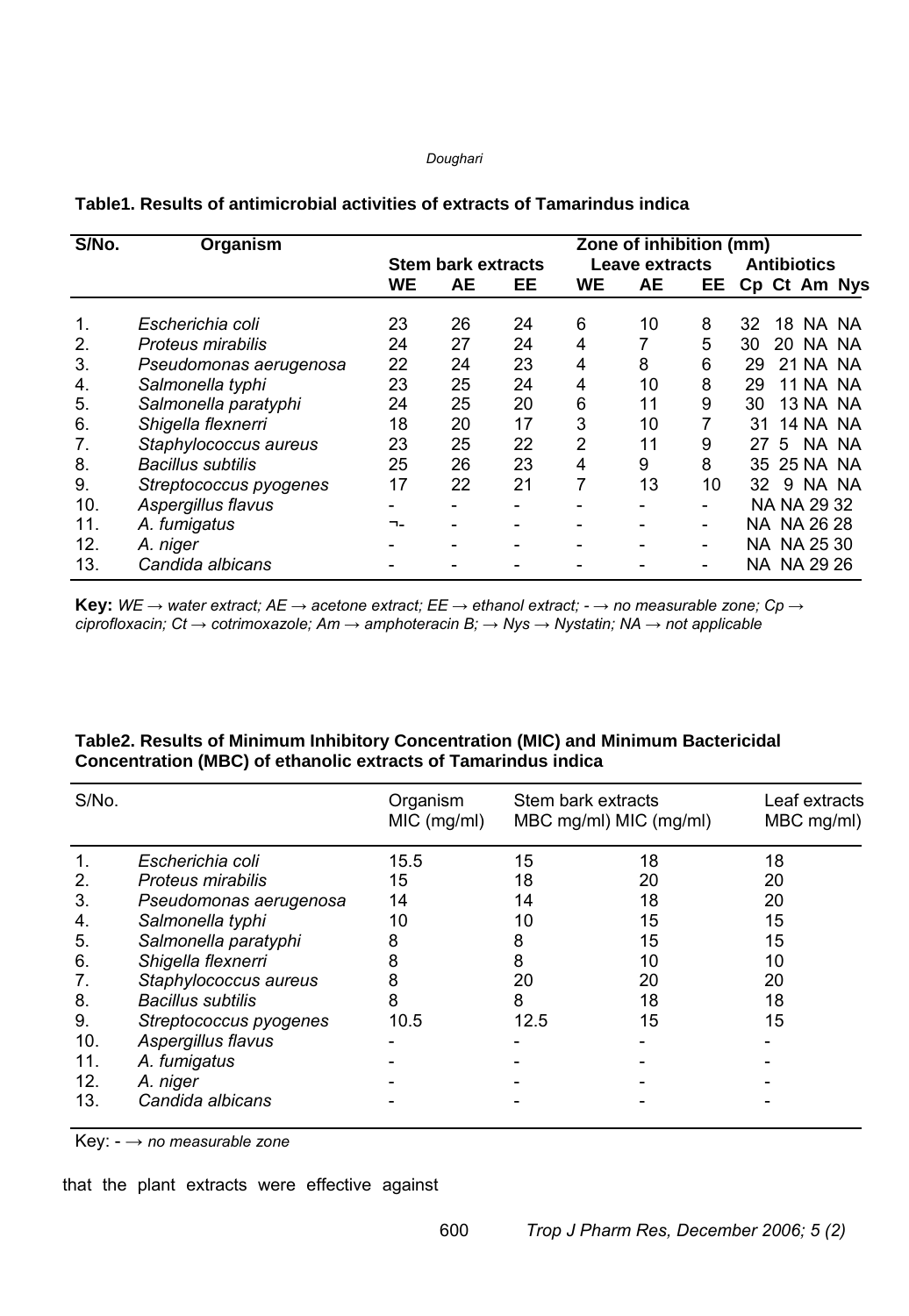

 **Fig 1**. Effect of temperature on antimicrobial activity of *Tamarindus indica* 



**Fig 2**. Effect of pH on antimicrobial activity of *Tamarindus indica* 

both gram positive and gram negative

601 *Trop J Pharm Res, December 2006; 5 (2)*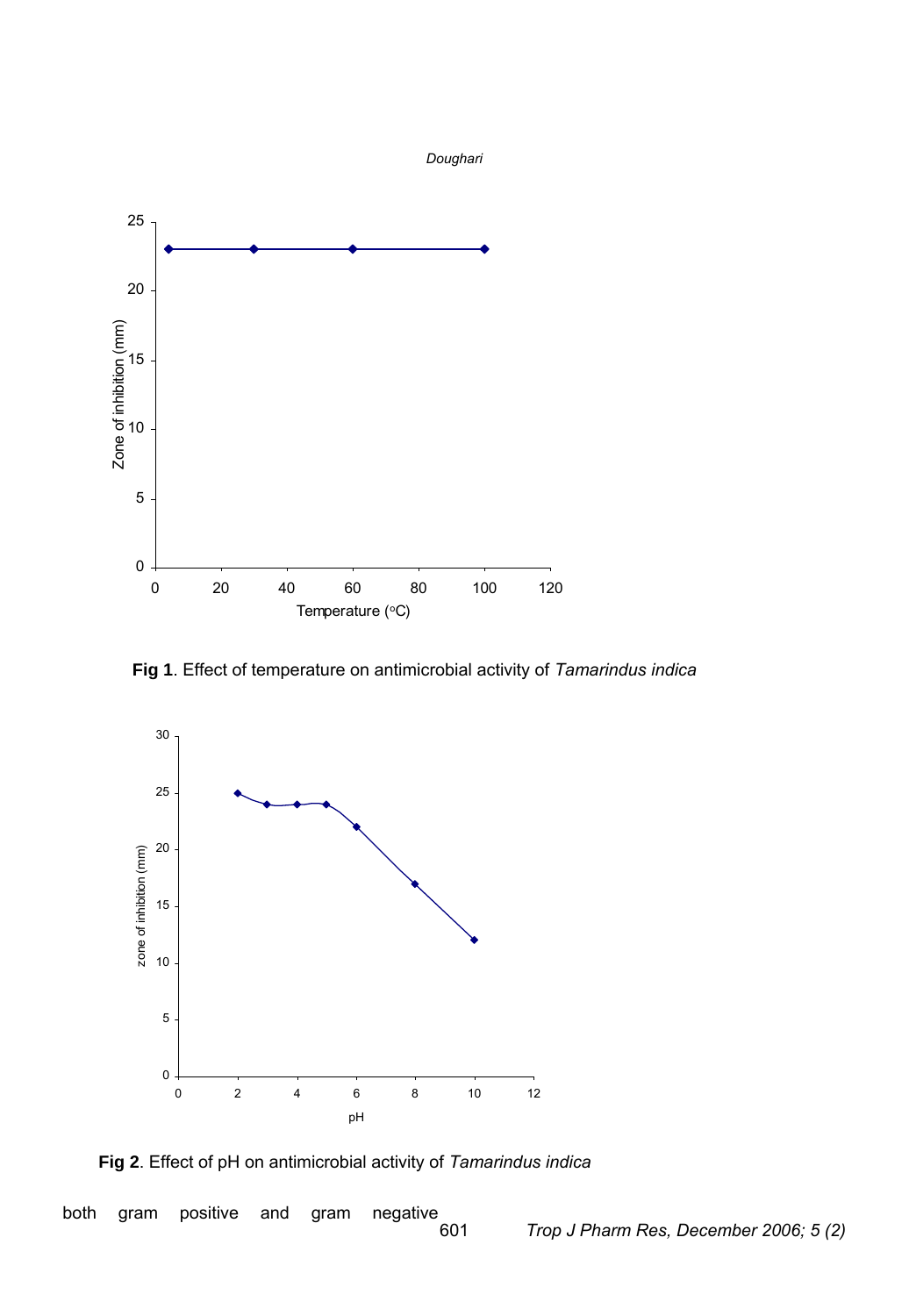organisms. The highest activity (diameter of zone of inhibition 27mm) was demonstrated by the acetone extracts of stem bark against *Proteus mirabilis* while the lowest activity (diameter of zone of inhibition 2mm) was demonstrated by the water extract against *Staphylococcus aureus.* The leaf extracts generally showed lower activity against the test organisms compared to the stem bark extracts.

Result of the effect of temperature and pH on the plant extracts showed that various  $temperature$  ranges of 4, 30, 60 and 100 $\degree$ C had no effect on the antimicrobial activity of the extracts (Fig 1), but the activity slightly increased at acidic pH (2 to 6). While at alkaline pH the activity of the plant extracts reduced (Fig 2).

Results of minimum inhibitory concentration (MIC) and minimum bactericidal concentration (MBC) are shown in Table 2. The result showed that *Staphylococcus aureus* had the highest MIC (18 mg/ml) and MBC (17.5 mg/ml), while the lowest MIC of 8 mg/ml was shown by *Salmonella paratyphi* and *Bacillus subtilis*  respectively. *Salmonella typhi* had MIC and MBC values of 10 mg/ml for the stem bark extracts. The MIC and MBC values were generally lower for the leaf extracts against the test organisms compared to those of the stem bark extracts.

# **DISCUSSION**

Phytochemical constituents such as tannins, flavonoids, alkaloids and several other aromatic compounds are secondary metabolites of plants that serve as defense mechanisms against predation by many microorganisms, insects and herbivores<sup>5,  $6$ </sup>. This may therefore explain the demonstration of antimicrobial activity by the stem bark and leaf extracts of *Tamarindus indica.* The demonstration of antibacterial activity against both gram positive and gram negative bacteria may be indicative of the presence of broad spectrum antibiotic .<br>compounds<sup>7</sup>. This will be of immense advantage in fighting the menace of antibiotic refractive pathogens that are so prevalent in recent times. The result also showed that the stem bark extracts are more effective than the leaf extracts. This may be due to the fact that the stem bark was more developed and mature than

the leaves and may contain fewer pigments and other phenolics which have been reported to interfere with the antimicrobial activity of the extracts. Out of the three solvents used for extraction, the acetone extracts showed the highest activity against the test organisms, followed by the ethanol extracts and water extracts. Different solvents have been reported to have the capacity to extract different phytoconstituents depending on their solubility or polarity in the solvent<sup>6</sup>. Acetone extracts in this study might have had higher solubility for more phytoconstituents, consequently the highest antibacterial activity. The demonstration of antimicrobial activity by water extracts provides the scientific basis for the use of these plants in the traditional treatment of diseases, since most traditional medicine men use water as their solvent in which the decoctions are prepared. Although the plant is used as a decoction with other plants as skin cleanser, all the plant extracts tested did not show any antimycotic activity against any of the fungi at the tested concentrations. Their cleansing activity may be as a result of their synergy with components from other plants and some other metabolites.

 The temperature resistance may be an indication that the phytoconstituents can withstand higher temperatures. This also explains the traditional usage of these plant parts where a very high temperature is used to boil them and for a longer period of time. The antibacterial activity of the extracts slightly increased at acidic pH. Increase in activity of phyotoconstituents in the presence of acidic medium has earlier been reported<sup>8</sup>. The local application of these plants involves the addition of high doses of potash which is a strong basic salt, and for the fact that the activity of the extracts reduced at alkaline pH in this study, it may explain why the plant concoction is taken for longer period of time before any curative effect is noticed.

The highest MIC and MBC values of *Staphylococcus aureus* is an indication that either the plant extracts are less effective on some gram positive bacteria or that the organism has the potential of developing antibiotic resistance, while the low MIC and